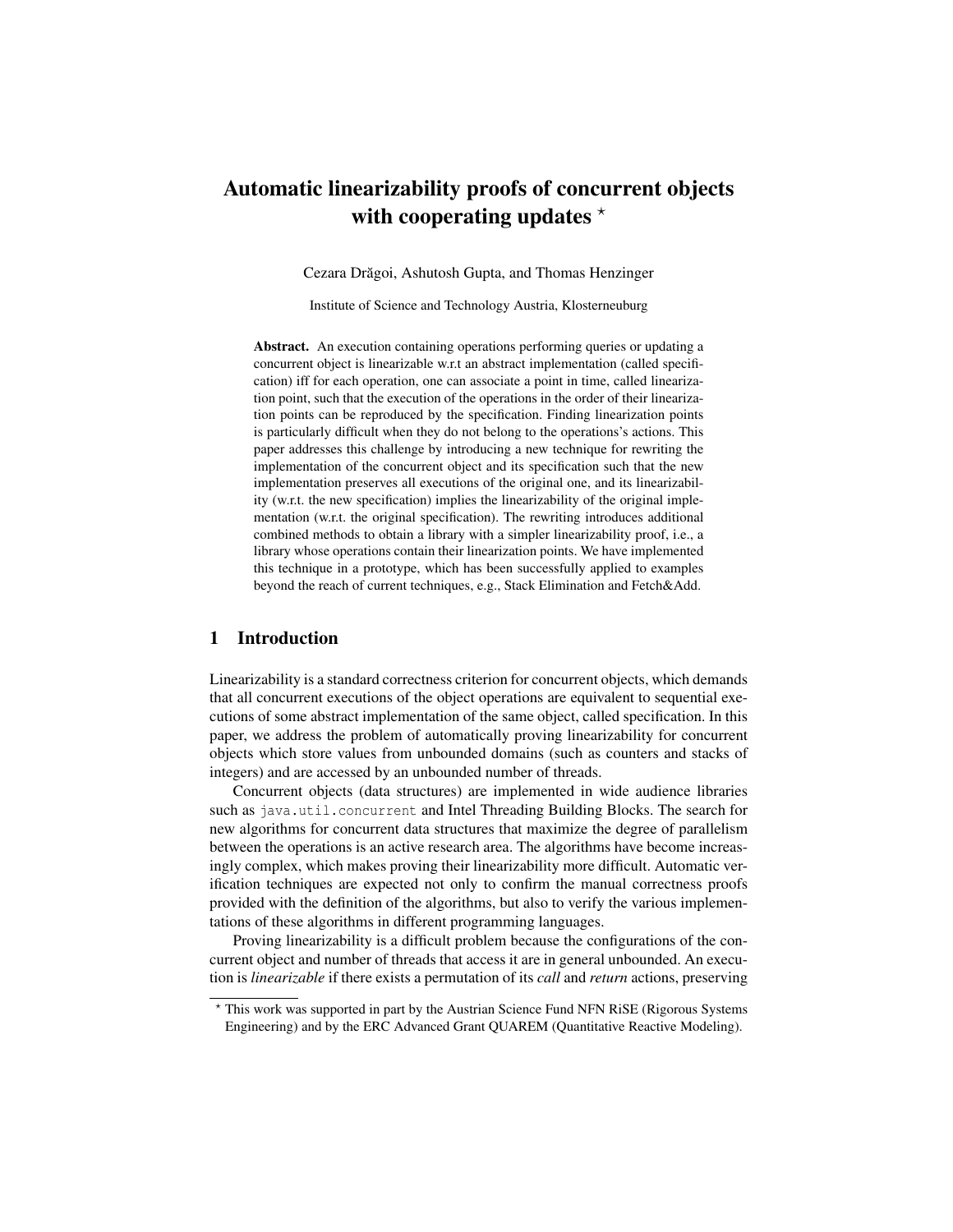the order between non-overlapping operations, which corresponds to a sequential execution allowed by the specification. This is equivalent to choosing for each operation an action between its *call* and *return*, called *linearization point*, such that the sequential composition of all operations, in the order in which the linearization points appear in the execution, belongs to the specification.

The techniques introduced in the literature for proving linearizability differ in the degree of automation and the class of libraries that they can handle. The works in [13, 15] present semi-automatic techniques, where human guidance is required either to interact with the theorem prover [15] or to carry out mathematical reasoning. The work presented in [5] defines a class of concurrent objects for which linearizability is decidable if the object is accessed by a bounded number of threads. More related to the present paper, [2, 3, 17] present fully automatic techniques for proving linearizability based on abstract interpretation. Usually, automatic techniques prove linearizability using an abstract analysis of the concurrent implementation simultaneously with the sequential implementation of the abstract object. The analysis choses for each concurrent operation a linearization point. When the abstract execution reaches the linearization point of an operation, its sequential implementation is executed (with the same input as the concurrent one) and later, the returned values of the two operations are compared.

The concurrent objects which have been proven automatically linearizable by previous techniques have only operations with internal linearization points, i.e., when the linearization point of each operation is one of its actions, for all executions. A notable exception is [17], which lifts this restriction for operations whose specification doesn't update the abstract object. In this paper, we extend the state of art by introducing a technique to deal with concurrent objects whose *updating operations* have external linearization points. Several classical libraries such as [8, 9, 12, 16] fall into this category.

When all operations have internal linearization points, there is a correspondence between an operation and its potential linearization points, which can be defined using assertions over variables of that operation and additional prophecy or ghost variables.

Defining such a correspondence for operations with external linearization points, i.e., the linearization point is an action of another, concurrently executing operation, is more difficult. In this case, for each action *s* one has to identify all possible concurrently executing operations whose linearization point could be *s*. Consequently, one needs an assertion language that allows relating the local variables of the operation executing *s* with the local variables of the threads executing the operations that have *s* as a linearization point, which is difficult to define and reason about.

This paper introduces a new technique for rewriting the implementation *L* of a concurrent object and its specification  $S$  into a new implementation  $\mathcal{L}^n$  with a new specification  $S^n$ , such that  $L^n$  preserves all executions of  $L$ , and the linearizability of  $L^n$  w.r.t.  $S<sup>n</sup>$  implies the linearizability of *L* w.r.t. *S*. The aim of the rewriting is that all operations of the new implementation contain their linearization points. Let us consider two operations *o* and *a* in execution *e* of *L*, such that *a* contains the linearization point of *o*. The execution corresponding to  $e$ , obtained by rewriting  $L$ , does not have  $o$  and  $a$ ; instead it contains an operation of a new method, denoted  $o + a$ , which has the combined behavior of *a* and *o*, namely,  $o + a$  has all the actions of *o* and *a*, in the same order in which they occur in the original execution. The rewriting consists in (1) adding new *combined*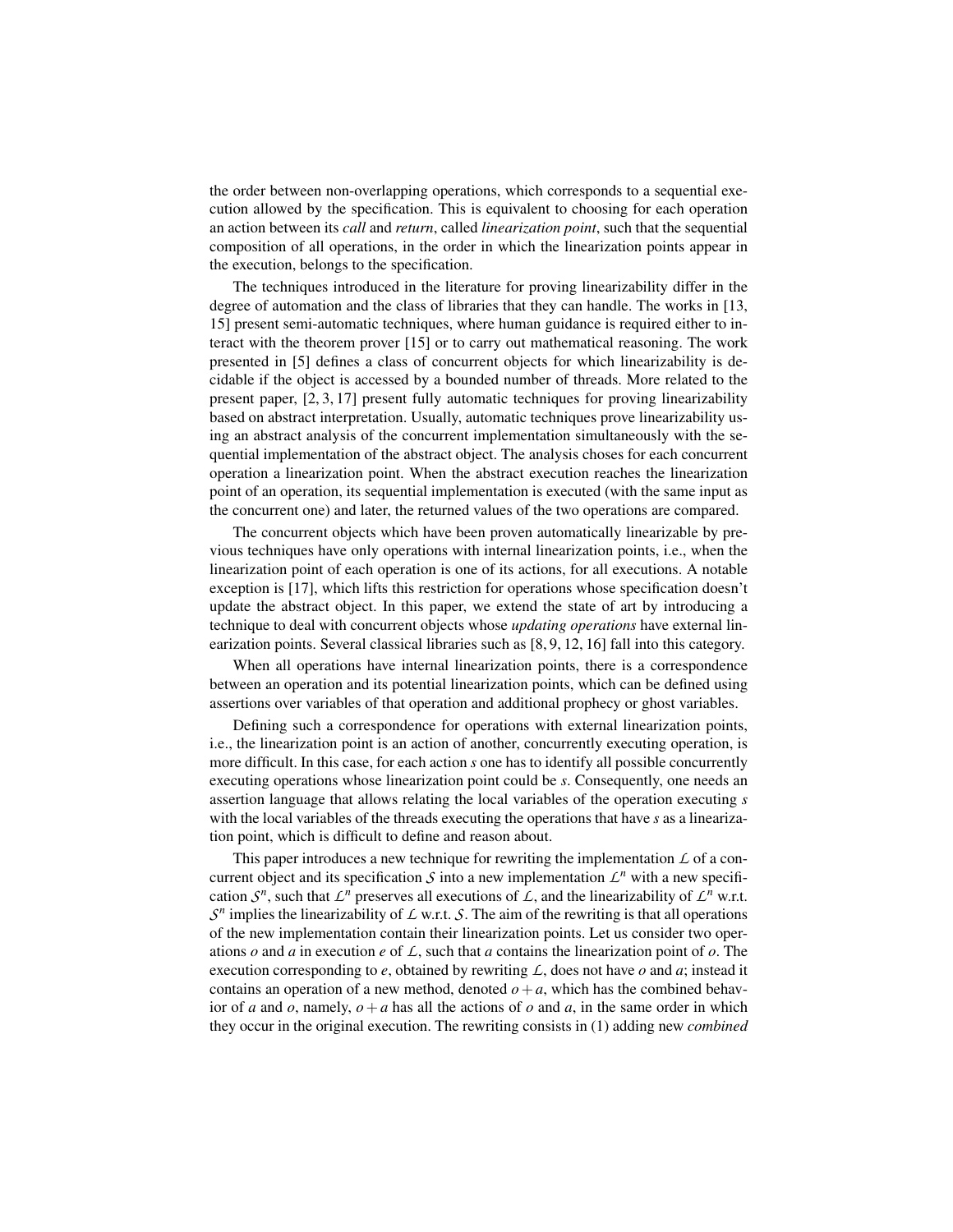*methods*, which are interleavings of methods that have external linearization points and methods that contain these linearization points, and (2) removing code fragments from methods in the original implementation whose behaviors are captured by the new, combined methods. The second step is crucial in order to eliminate operations with external linearization points. The specification of a combined method is the non-deterministic sequential composition of the method specifications whose interleaving it represents.

We have observed that an operation with external linearization points in concurrent object implementations such as  $[8, 9, 12, 16]$  is included in a dependency cycle that witness the non-serializability of the execution in which it appears. Instead of searching for operations with external linearization points, we define an algorithm to compute an under-approximation of the set of dependency cycles and then, constructs combined methods whose executions correspond to interleavings that contain such cycles.

We reduce the problem of eliminating operations with external linearization points to the problem of eliminating non-serializable executions that contain dependency cycles. Concretely, the rewriting removes code fragments from the original implementation whose executions are included in the invocations of the combined methods. This step is reduced to checking some invariants over the executions of the original library, which are proven using a technique based on abstract interpretation [6] and counter abstraction [7]. Note that all these steps are automatic.

The linearizability of the original library is implied by a stronger version of linearizability for the new library, which restricts the possible choices for linearization points, to an interval strictly included in the time span of an operation, i.e., the interval of time between its call and return actions. Our technique rewrites operations having linearization points in other, concurrently-executing operations that form a dependency cycle identified by our algorithm. In our examples it eliminates all method invocations with external linearization points, and this allows us to use existing techniques [17, 3] to prove the linearizability of the new implementation. A theoretical limitation of our approach is that it cannot deal with unbounded sets of operations that update the concurrent object and have the same linearization point. The rewriting procedure was implemented in a prototype, which has been successfully applied to examples beyond the reach of current techniques, e.g., Stack Elimination [9] and Fetch&Add [16].

In the following, Sec. 2 presents a motivating example; Sec. 3 characterizes executions with external linearization points; Sec. 4 defines the rewriting algorithm; Sec. 5 gives the correctness theorem for the rewriting and connects the linearizability of the new library with the linearizability of the original one.

# 2 Motivating example

**Example description:** Let  $\mathcal{L}_s$  be the library given in Fig. 1. It contains two methods, push and pop, which implement *Treiber's concurrent stack* extended with an elimination mechanism similar to the one used in the *Elimination stack* [9]. Each method is described by a control-flow graph (CFG, for short), whose nodes denote atomic blocks. We assume that each thread executes at most one operation, i.e., method instance.

The stack is implemented by a singly-linked list and S is a global pointer that points to the top of stack. In order to increase the degree of parallelism in Treiber's stack, which is limited by the sequential access to S, the elimination mechanism in [9] allows pairs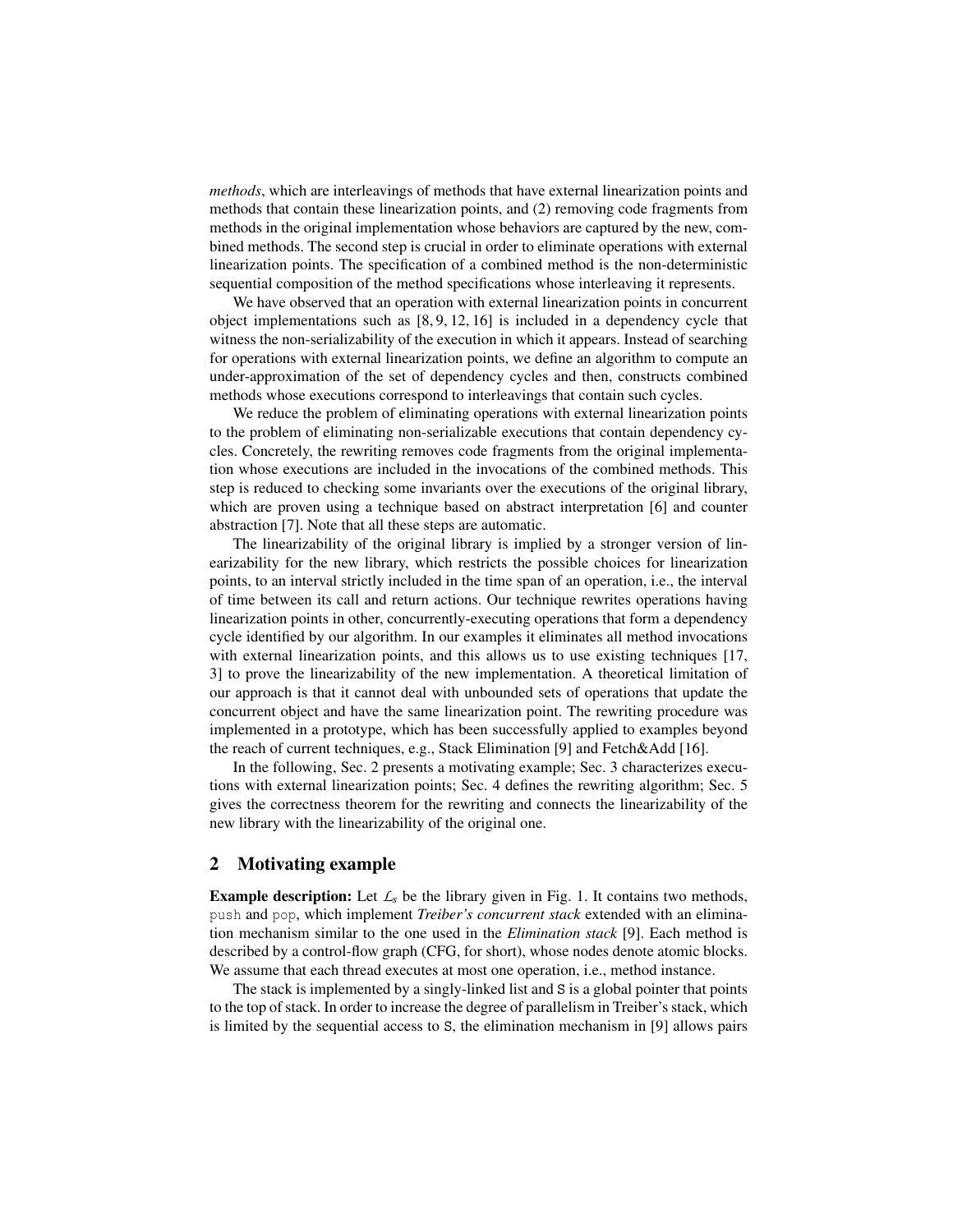

Fig. 1: (a) *Treiber's stack* with an elimination mechanism. The formulas in square brackets are assumes. Some code blocks are labelled for easy reference. (b) The specification is defined from the abstract implementations push<sup>abs</sup> and pop<sup>abs</sup> of push and pop.

of overlapping instances of pop and push to exchange their values without accessing S. Each method invocation non-deterministically chooses either to try to modify the stack or apply the elimination mechanism. The elimination mechanism is implemented as follows. If the value of q is  $W(\text{ating})$ , then there is an invocation of pop ready to exchange values and waiting for a push. If the value of  $\sigma$  is C(ollided), then a pair of push and pop invocations is ready to exchange the value stored in  $q2$ . The exchange is complete when pop sets the value of  $\sigma$  back to  $F(ree)$  so that another elimination can take place. The elimination mechanism is an example of cooperative update.

We define specifications with respect to *abstract implementations* of methods. The abstract implementations of push and pop are given in Fig. 1(b). For any method op, the abstract implementation op*abs* has the same arguments and return values. The specification  $S<sub>s</sub>$  of  $\mathcal{L}<sub>s</sub>$  is the set of all sequential executions of the abstract implementations. **Linearizability:** A (concurrent) execution *e* of a library  $\mathcal L$  is linearizable w.r.t a specification *S* iff there is an execution *s* in *S* such that (1) for each operation in *e* there is an operation in *s* with the same interface (same invocation parameters and same responses) and (2) *s* preserves the order between non overlapping operations. The execution *s* is called the *linearization* of *e*. The library  $\mathcal L$  is linearizable w.r.t  $\mathcal S$  if all its executions are linearizable w.r.t *S*. Fig. 2(a) shows an execution of  $\mathcal{L}_s$  consisting of one instance of pop and two instances of push. Vertical dashed lines represent the context switches. Two possible linearizations of this execution are given in Fig. 2(b1) and (b2).

Linearization points: Linearizability is often proved using the notion of linearization point [11]. An execution *e* of  $\mathcal{L}$  is linearizable w.r.t. *S* iff for each operation *op* in *e*, one can choose an action of *e* located between the call and the return action of *op*, called linearization point, such that: the sequential composition of the abstract implementations corresponding to the operations in *e*, in the order defined by the linearization points, defines a linearization for *e*. The actions pointed to by dotted arrows in Fig. 2(a) are the linearization points that lead to the linearization in Fig. 2(b1) (resp., Fig. 2(b2)). The linearization points in Fig. 2 are called *internal* because they are actions of the operations whose linearization point they represent. A non-internal linearization point is called *external*. Proving automatically the linearizability of libraries with external linearization points is beyond the scope of all existing techniques we are aware of, except the work of Vafeiadis [17], which handles external linearization points but only for methods with specifications that *do not modify, but only read, the global data structure*.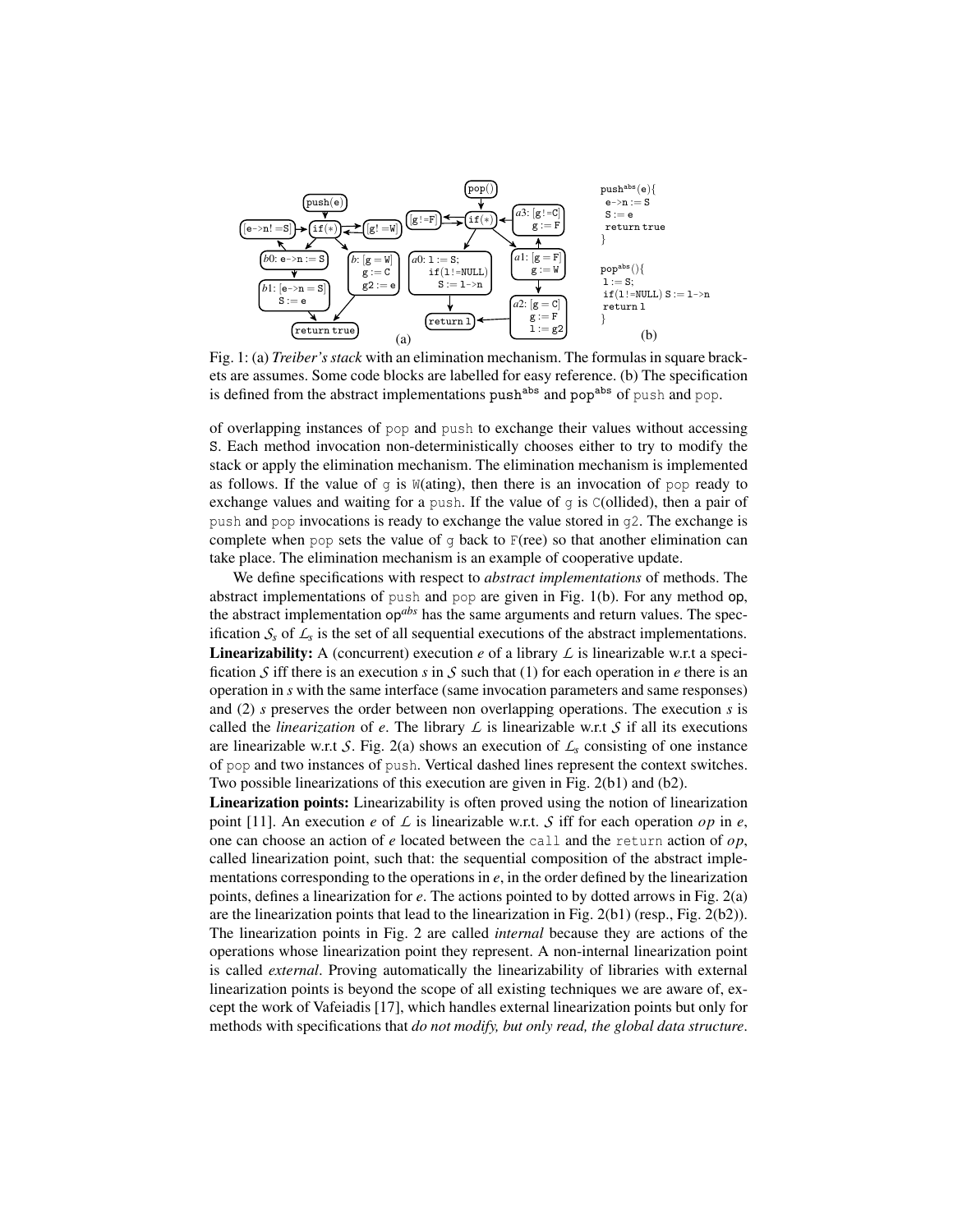

Rewriting libraries for dealing with external linearization points: Let us consider the execution in Fig. 3, which consists of three operations  $pop()$ ,  $push(1)$ , and  $push(4)$ (a method name is written with typewriter font and its operations are written in italics). *pop*() and *push*(1) execute the elimination mechanism while *push*(4) accesses the stack. Note that the linearization point of *pop*() is *external* and it must be an action of  $push(1)$ . If we choose *a*1 as a linearization point for  $pop()$ , then there exists no sequential execution of the abstract implementations which exposes the same interface for all operations (intuitively,  $pop()$  would have to return  $Empty)$ . The same holds for all the other actions of  $pop()$ . A linearization for this execution is given in Fig. 3(a). If an operation contains the linearization point of another operation, e.g. *push*(1) contains the linearization point of *pop*(), we say that the two instances *share linearization points*.

Our approach to proving linearizability of libraries with external linearization points (e.g.  $\mathcal{L}_s$ ) is to rewrite the original library into a new library that has similar executions but a simpler linearizability proof (if any) w.r.t. a new specification, obtained from the specification of the original library.

> If the new library is linearizable w.r.t the new specification, then the original one is also linearizable w.r.t. its specification.

In the case of  $\mathcal{L}_s$ , our rewriting will introduce a new method push+pop, that will replace the elimination mechanism in *L<sup>s</sup>* . The execution of the new library corresponding to the execution in Fig. 3(a) is given in Fig. 3(b). The operations *pop*() and *push*(1), that exchange values via the elimination mechanism, have been rewritten into sub-sequences of an instance of a new method *push*+*pop*(1). The time interval of *push*+*pop*(1) is the union of the time intervals of  $pop()$  and  $push(1)$  and its interface is the union of the interfaces of  $push(1)$  and  $pop()$ . The program instructions executed by  $push+pop(1)$ are the same, and in the same order, as the ones in *push*(1) and *pop*(), except for call and return instructions (the call and the return of *push*(1) have been replaced by skip). The abstract implementation of push+pop corresponds to the sequential composition of push*abs* and pop*abs*. A linearization for the new execution is given in Fig. 3(b). Notice that this linearization is defined using only internal linearization points.

The rewriting (1) adds new methods, called *combined methods*, that represent exactly those interleavings between the operations with external linearization points and the operations which contain these linearization points and (2) removes fragments of code from the methods of the original library such that these interleavings are not possible anymore (they will be only instances of the combined methods). In the case of *L<sup>s</sup>* , to define the new library  $\mathcal{L}_s^n$ , we create combined methods, called push+pop, whose instances are interleavings of instances of pop and push that exchange values through the elimination mechanism. Also, we modify the code of pop, respectively push, in order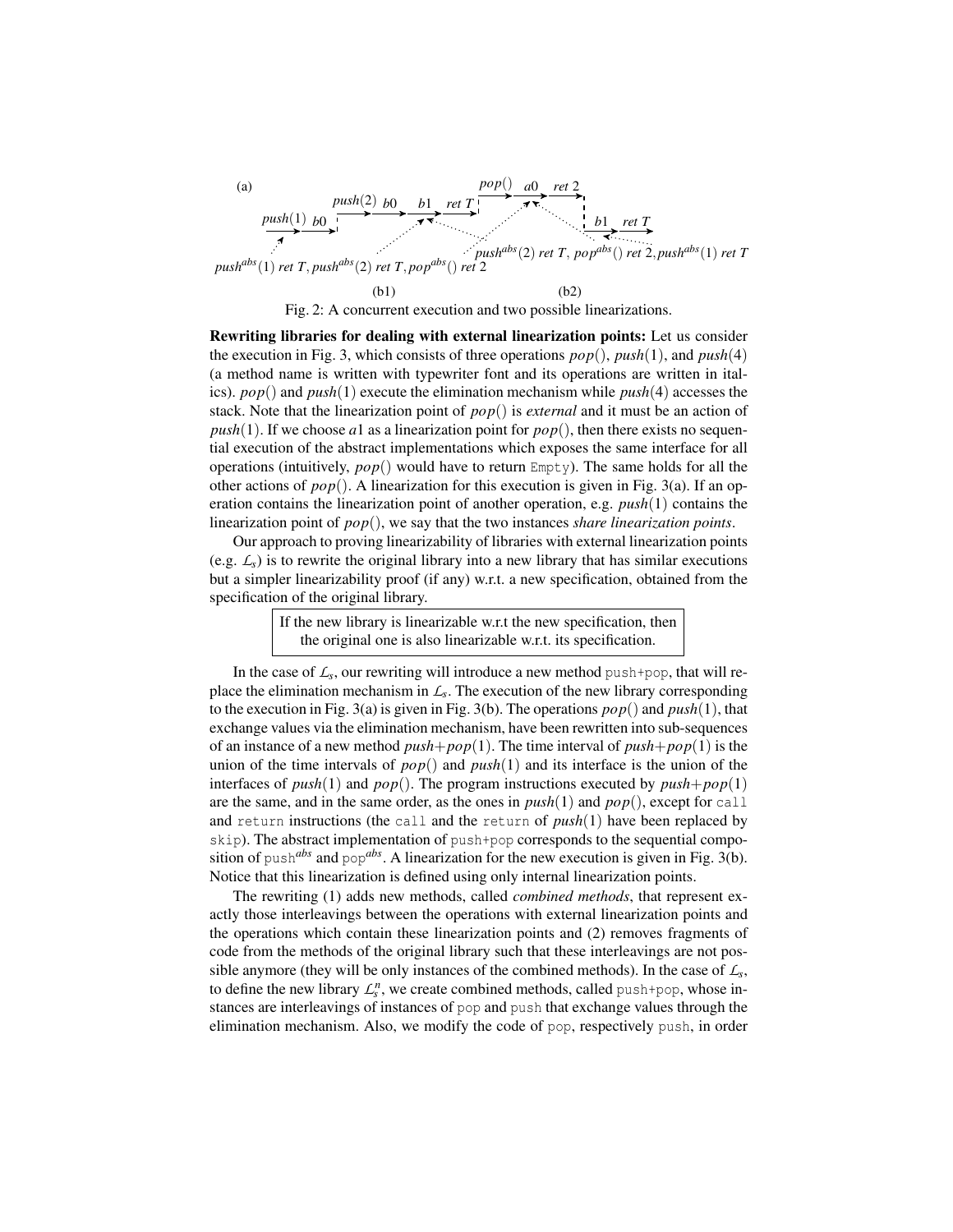

Fig. 3: (a) An execution of  $\mathcal{L}_s$  where pop has only external linearization points. (b) An execution of  $\mathcal{L}_s^n$  containing an invocation of the combined method push+pop.

to eliminate the instances executing the elimination mechanism. The specification of the new library is defined as follows: (1) the abstract implementation of each combined method is the non-deterministic sequential composition of the abstract implementations of the methods whose interleavings it represents and (2) the abstract implementation of the methods inherited from the original library remains the same. Fig. 5 shows one combined method from  $\mathcal{L}_s^n$ . Let  $\mathcal{S}_s^n$  denote the new specification of  $\mathcal{L}_s^n$ .

In the case of  $\mathcal{L}_s$ , the new library has no operations with external linearization points and thus, its linearizability can be proved using the existing techniques.

Removing retry loops: The methods of a concurrent object often contain a retry loop, i.e., a loop where each iteration tries to execute the effect of the operation and if it fails it restarts forgetting any value computed in previous iterations. Given a library *L* whose methods contain retry loops, one can define a new library  $L'$  by replacing every retry loop while  $(Cond)$   $\{Loop_{body}\}$  with  $Loop_{body}$ ; assume *false* such that  $L$  is linearizable iff  $\mathcal{L}'$  is linearizable. In principle, one can use classical data flow analyses in order to identify retry loops. In the following, we will consider concurrent objects implementations without loops.

## 3 Executions with external linearization points

In this section, we present a connection between the existence of operations with only external linearization points and serializability [14].

In an execution, a *conflict* is a pair of actions (program instructions) that access the same shared memory location and at least one of them modifies its value (each double arrow in Fig. 3 defines a conflict between its source and its destination). The *dependency graph* of an execution, is an oriented graph whose nodes represent operations and whose edges represent conflicts; the orientation is the order in which the actions in conflict appear in the execution. An execution is *serializable* (called also view-serializable) iff it can be reordered into an execution that has an acyclic dependency graph <sup>1</sup> , called *serialization*, such that (1) the read actions read the same values as in the original execution and (2) both executions have the same final state. The execution in Fig. 2(a) is serializable but the execution in Fig. 3(a) is not serializable. A conflict between a read and a write action such that the read follows the write in the execution is called a *data-flow dependency*. A cycle in the dependency graph such that all of its edges define data-flow dependencies is called a *data-flow dependency cycle*.

<sup>&</sup>lt;sup>1</sup> The classical definition requires that the execution be sequential (a sequential composition of operations). However, any execution with an acyclic dependency graph can be reordered into a sequential execution with the same final state and where the read actions read the same values.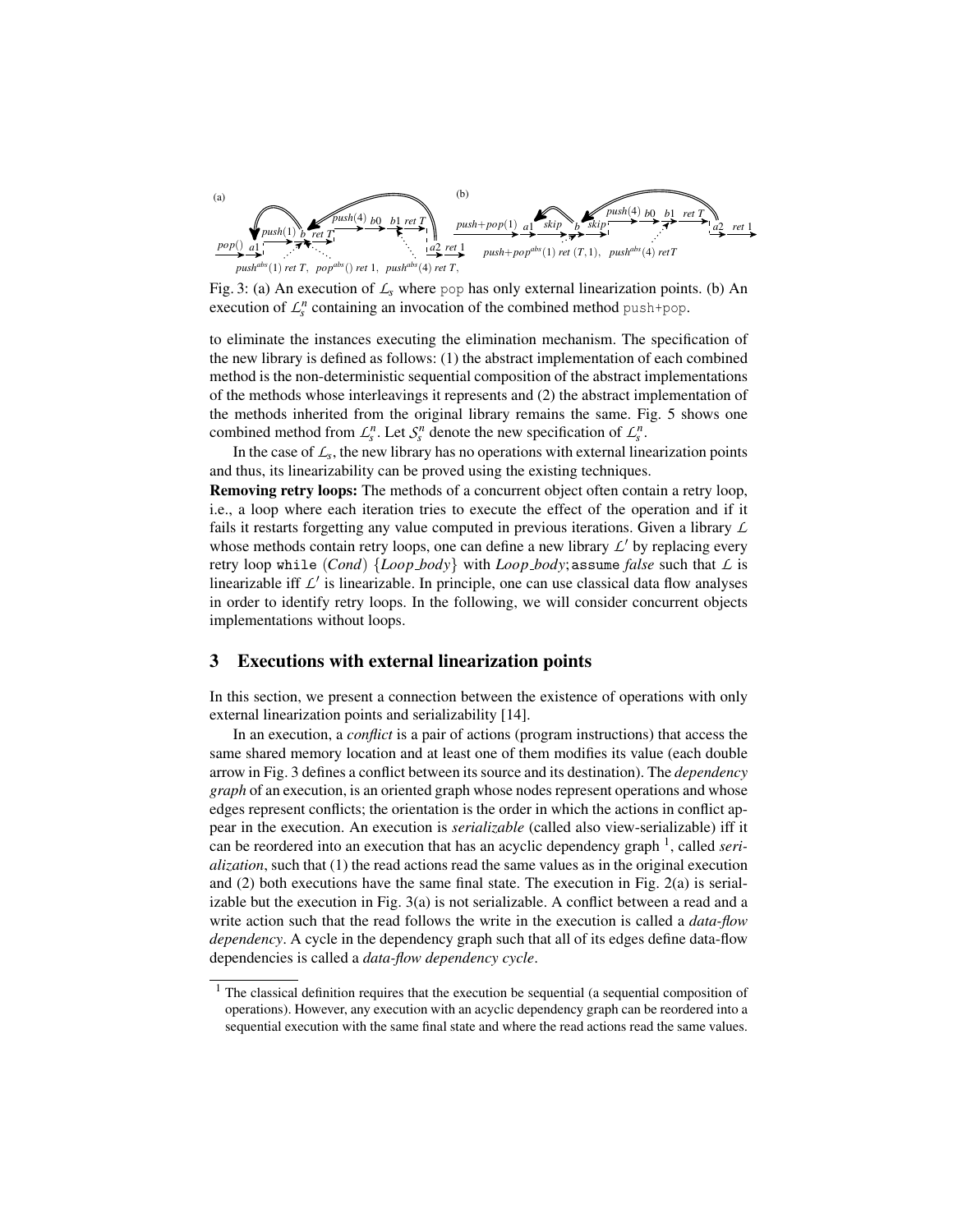We make the following empirical observation relating executions with external linearization points and non-serializable executions:

*If an execution contains two operations o and a s.t. the linearization point of o can only be an action of a and the abstract implementation of o modifies the logical state, then the execution is not serializable. Moreover, the two operations define a data-flow dependency cycle.*

Intuitively, the dependency cycle between *o* and *a* arises because the two operations communicate through global variables in both directions.

Communication from *a* to *o*: A linearization point can be thought of as the point in time where the logical effect of the method takes place and consequently, the value returned by a method should depend on the outcome of executing its linearization point. The action of *a*, which is the linearization point of *o*, is usually a write on a shared memory location, read later by  $\sigma$  in order to determine its return value. In the execution from Fig. 3(a), *pop*() returns the value written by *push*(1) in variable g2.

Communication from *o* to *a*: Since *o* has a specification that modifies the logical state, *o* usually needs to communicate its intended modification to *a* via a shared memory location. In our example,  $pop()$  assigns to q the value W in block *a*1 in order to announce to *push*(1) that a pop is ready to exchange values.

In the following, we focus on data-flow dependency cycles s.t. any reordering of their actions does not lead to an execution of the library where they are not present anymore. These cycles were sufficient for all examples we have found in the literature.

# 4 Rewriting algorithm

In this section, we describe the algorithm we propose for rewriting implementations of concurrent objects. The new implementations preserve all the behaviours of the original ones but, their executions contain fewer data-flow dependency cycles. To describe executions with data-flow dependency cycles we introduce a first order logic called CL.

Let  $\mathcal L$  be a library and  $\mathcal S$  its specification. Let  $\llbracket \mathcal L \rrbracket$  denote the set of executions of  $\mathcal L$ . The rewriting algorithm computes a library  $\mathcal{L}^n$  and a specification  $\mathcal{S}^n$  in several steps:

(1) Compute a set of formulas  $\Lambda[\mathcal{L}]$  in  $\mathbb{CL}$ , where each formula in  $\Lambda[\mathcal{L}]$  has a model in  $\llbracket \mathcal{L} \rrbracket$  that has at least one data-flow dependency cycle (see Sec. 4.2).

(2)  $\mathcal{L}^n$  is the union of  $\mathcal L$  and a set of combined methods defined using the formulas in Λ[*L*]. Any execution that contains an instance of a combined method corresponds to an execution in  $[[L]]$ , that satisfies some formula in  $\Lambda[L]$ . The abstract implementation of each combined method is the non-deterministic sequential composition of the abstract implementations of the methods whose interleavings it represents (see Sec. 4.3).

(3) The methods of  $L^n$ , that are copied from  $L$ , are modified by removing CFG paths that are executed only in operations whose behaviour is captured by one of the combined methods. The goal of this step is to make the formulas in Λ[*L*] unsatisfiable over the executions of  $L^n$  (see Sec. 4.4).

Note that Λ[*L*] captures a *subset* of the data-flow dependency cycles in [[*L*]]. Indeed, if more cycles are captured by  $\Lambda[\mathcal{L}]$ , then our rewriting will be more effective. For simplicity, the second and the third step of the algorithm are explained only for the case when  $\Lambda[\mathcal{L}]$  is a singleton. Note that the rewriting detects and removes only sets of data-flow dependency cycles of finite length.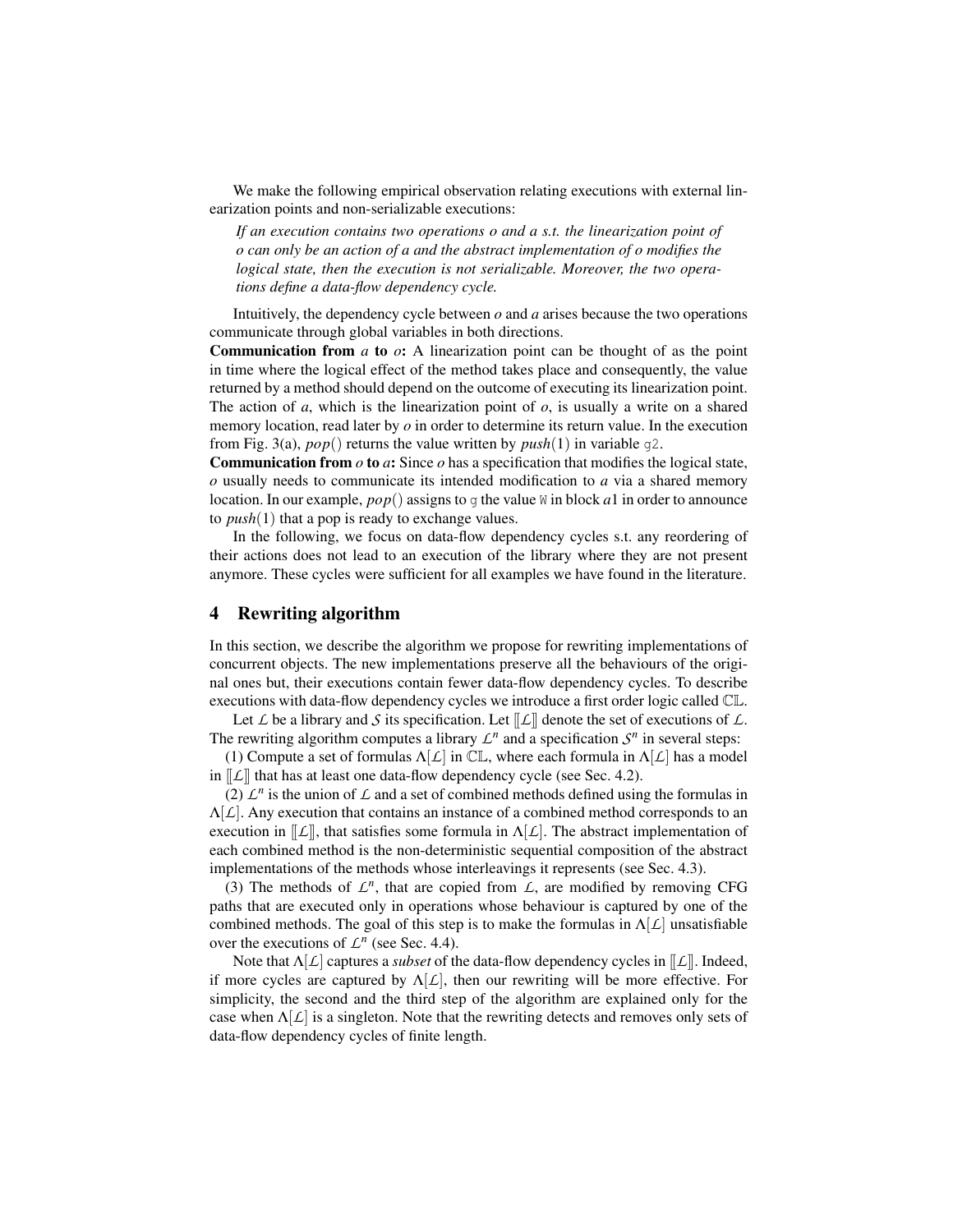#### 4.1 Logical representations for data-flow dependencies

The number of data-flow dependency cycles occurring in the executions of a library is potentially infinite. Therefore, we define a symbolic representation for sets of data-flow dependencies by formulas in a logic called *Conflict-cycles logic* (CL, for short). This logic is parametrized by a library *L*.

Formulas in CL define a partial order between pairs of conflicting actions and relations between the local states of the operations whose actions are in conflict. The variables of  $\mathbb{CL}$  are interpreted over operations of  $\mathcal{L}$ . A model of a formula is an execution together with an interpretation of its variables to operations in this execution.

Let *v*,  $v_1$ , ...,  $v_n$  denote variables of  $CL$  interpreted as operations.  $CL$  contains the following predicates and formulas:

− *v*.*a* is a unary predicate, which holds iff in the considered execution, *v* interprets into an operation that executes the statement at control location *a*;

 $-v_1.a < v_2.b$  is a binary predicate, which holds iff in the considered execution, the operation denoted by  $v_1$  executes the statement at control location  $a$  before the operation denoted by  $v_2$  executes the statement at control location *b* (we recall that, since we consider only loop-free methods, a location is reached only once by an operation);

 $- v.a \rightarrow \text{Bool} \, \text{Exp}(v, v_1, \ldots, v_n, g)$ , is true iff the state in which *v* reached the control location *a* satisfies the boolean expression *Bool*  $Expr(v, v_1, \ldots, v_n, g)$ , where *Bool*  $\text{Exp}(v, v_1, \ldots, v_n, g)$  is build over the global variables g of  $\text{L}$  and the local variables of the threads executing  $v, v_1, \ldots, v_n$ .

CL formulas are conjunctions of the above predicates and formulas. For readability, the suffix of a variable name is a method name. Such a variable is interpreted only as an instance of that method, e.g., *v*pop is interpreted only as an instance of pop. The *multiset of methods* in φ, denoted by  $Op(\phi)$ , consists of all methods whose instances are denoted by variables of ϕ. An execution *e satisfies* ϕ iff there is a mapping from the variables of ϕ to operations in *e* such that ϕ holds. *L satisfies* ϕ iff there is an execution of *L* that satisfies  $\varphi$ . A formula  $\varphi$  containing the atoms  $v_0.a_0 < v_1.a_1,\ldots,v_{n-1}.a_{n-1} < v_n.a_n$ describes a dependency cycle if  $v_0 = v_n$  and there is  $i \in 0..n$  s.t.  $v_i \neq v_0$ . A model of such a formula  $\varphi$  has a data-flow dependency cycle if for each  $i \in 1..n$  the actions corresponding to  $v_{i-1}.a_{i-1}$  and  $v_i.a_i$  form a data flow dependency.

*Example 1.* The formula  $\varphi_L = v \rho \varphi a \cdot a \cdot l$   $\langle v \rho \varphi a \cdot a \rangle a$  describes a dependency cycle. The execution in Fig. 3 is a model for  $\varphi_L$  where, *v*pop and *u*push are interpreted into  $pop()$  and  $push(1)$  respectively. The model has a data-flow dependency cycle, since  $(pop() .a1, push(1).b)$  and  $(push(1).b, pop(),a2)$  are data flow dependencies.

## 4.2 Under-approximation of data-flow dependency cycles

To populate  $\Lambda[\mathcal{L}]$ , we search for executions containing finitely many concurrent operations that form a data-flow dependency cycle such that if one of the operations is removed from the interleaving, then the rest of them do not terminate.

We present an algorithm that given a library  $\mathcal{L}$ , computes an under-approximation of the data-flow dependency cycles exposed by executions of *L*. It is parametrized by two *sequential* analyses: an abstract *reachability* analysis and a *may-alias* <sup>2</sup> analysis. To

<sup>&</sup>lt;sup>2</sup> An analysis that determines if two variables may point to the same memory location.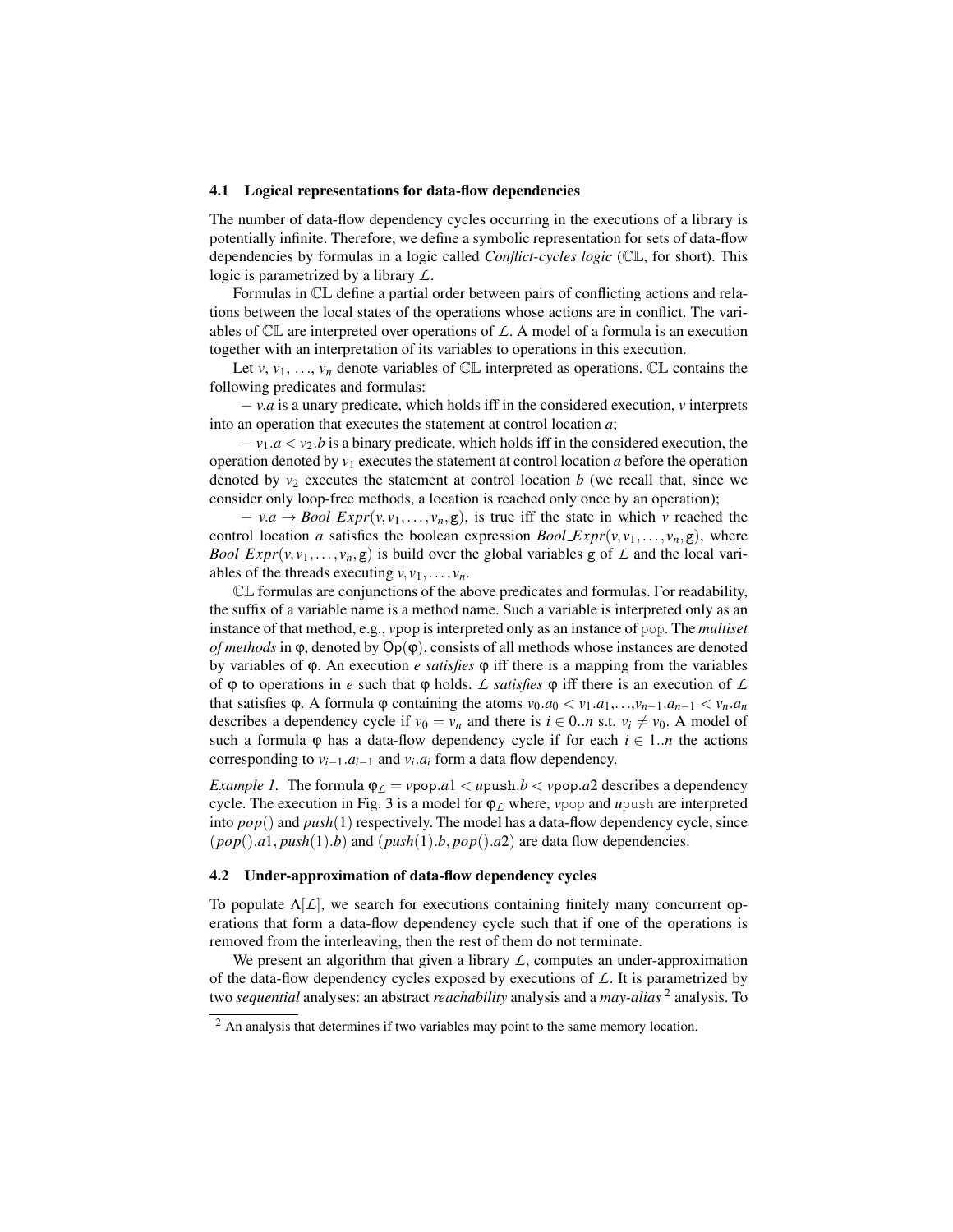this, we define a recursive procedure  $get\_cycle(l, op, k)$  that receives as input a control location *l* from some method op of  $\mathcal L$  and an integer  $k$  and returns a  $\mathbb{CL}$  formula that represents data-flow dependency cycles of length at most *k* containing operations of op. This procedure works as follows:

(1) If *l* is reachable under the sequential analysis, following any of the paths in the CFG of op starting from the initial state of the library, denoted by  $S_0$ , then *get cycle* returns *true*.

(2) Otherwise, let *a* be the first control location of an assume statement (on a path to *l*), which is infeasible. Using the may-alias analysis, *get cycle* identifies a set of assignments *Wr* (in op or in other methods of  $L$ ) that may modify the variables in the assume statement.

(3) Choose an assignment in *Wr* at control location *b* of some method op' and, if  $k > 0$  then recursively call *get cycle* on *b*; otherwise return *f alse*. Let  $\varphi'$  be the formula returned by the recursive call.

*get cycle*(*ret*,pop,2) /\*1\*/ *a*2 is unreachable  $/*2*/Wr = \{b : g := C\}$  $\mathcal{O}^*$ 3\*/ $\varphi' = get\_cycle(b, \text{push}, 1)$ /\*1\*/ *b* is unreachable  $/*2*/Wr = \{a1 : g := W\}$  $4*3*$ / $\varphi' = get\_cycle(a1, pop, 0)$ /\*1\*/ *a*1 is reachable /\*2\*/ return *true* /\*4\*/ found interleaving: pop.*a*1;push.*b* /\*5\*/ return ϕ <sup>0</sup> ∧*v*pop.*a*1 < *u*push.*b*  $\mathcal{O} \mathit{p}(\phi') = \{ \text{push}, \text{pop} \}$ /\*4\*/ found interleaving:pop.*a*1;push.*b*;pop.*a*2 /\*5\*/ return *v*pop.*a*1 < *u*push.*b* < *v*pop.*a*2

Fig. 4: A run of *get cycle* for computing data-flow dependency cycles in *L<sup>s</sup>*

(4) Search for an interleaving between (i) a path of op from its entry node to *l*, containing the failing assume, (ii) an interleaving of methods in  $Op(\phi') \cup \{op'\}$  s.t.

- the assignment of op' appears immediately before the assume of op,

- the interleaving of methods in  $Op(\varphi')$  satisfies the ordering constraints in  $\varphi'$ ,

- the assume of op is reachable (from *S*0, under the considered reachability analysis).

If there is no such interleaving then, *get\_cycle* returns *false*. If  $op \in Op(\varphi')$  then, *get cycle* begins by searching for an interleaving that contains only the methods in  $Op(\phi')$  and satisfies all these constraints (this corresponds to the fact that an instance of op needed to make the assignment at *b* reachable is the same as the instance of op for which we want to prove that *l* is reachable). This is needed in order to complete a data-flow dependency cycle between the methods in  $Op(\varphi)$ .

(5) If the control location *l* is reachable under the interleaving computed at (4) then, *get\_cycle* returns  $\varphi' \wedge (\nu \varphi'.b < \nu \varphi.a) \wedge (\nu \varphi'.b \rightarrow \psi)$ , where  $\psi$  expresses the aliasing relating the variable assigned at *b* and the variables of the assume statement at *a*. Otherwise, it considers the next failing assume between *a* and *l* and goes to step 1.

Let  $\Lambda[\mathcal{L}]$  be the union of the formulas generated by calling *get\_cycle*(*ret*,op, *k*) for each method op in *L*, where *ret* denotes the return control location of op. To increase the precision, if  $Λ[L]$  contains two formulas  $φ_1(va, vc)$  and  $φ_2(vb, vc)$  such that the actions of the method c appearing in both formulas lie on a common path in the CFG of c, we add  $\varphi(\nu a, \nu b, \nu c) ::= \varphi_1(\nu a, \nu c) \wedge \varphi_2(\nu b, \nu c)$  to  $\Lambda[L]$  ( $\nu a, \nu b, \nu c$  are operations of the methods a, b, and c, respectively). This is necessary because the two formulas might describe two data-flow dependency cycles that share a method instance. Any execution satisfying a formula in Λ[*L*] contains data flow dependency cycles of length at most *k*. In Fig. 4, we present a run of *get\_cycle* that returns  $\varphi_L = v \text{pop}.a1 < u \text{push}.b < v \text{pop}.a2$ .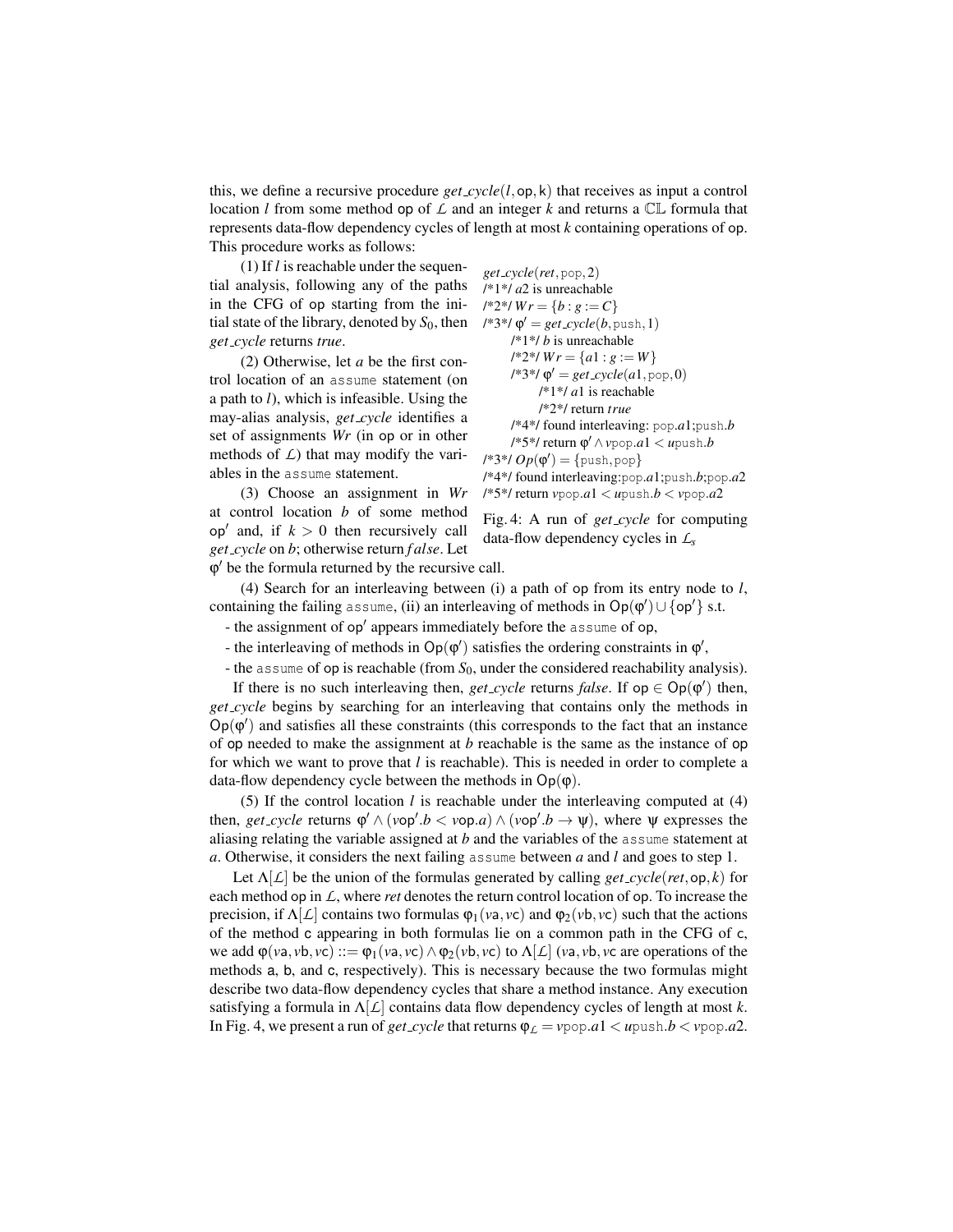

Fig. 5: Methods from the library  $\mathcal{L}_s^n$  obtained by rewriting the library  $\mathcal{L}_s$  in Fig. 1

#### 4.3 Adding combined methods

Let  $\varphi$  be a formula in  $\Lambda[\mathcal{L}]$  characterizing instances of a set of methods  $op_1,...,op_n$ . We add to the new library a set of combined methods, denoted  $Combined(\varphi)$ , which consists of all the interleavings between  $op_1, \ldots, op_n$ , that satisfy the ordering constraints in  $\varphi$ , instrumented by a set of assume statements that impose the relations between local variables expressed in  $\varphi$ . For each new method, all the call actions except for the first one and all the return actions except for the last one are replaced by skip. Also, all the accesses to the id of the thread that executes  $op_i$ ,  $i \in 1..n$ , are replaced by accesses to a new local variable tid*<sup>i</sup>* added to the combined method, which is initialized with a unique and random integer. The number of methods in Combined $(\varphi)$  equals the number of total orders over the statements in  $op_1, ..., op_n$  that access the global variables, which are consistent with the partial order defined by ϕ.

The input (resp., output) parameters of all methods in Combined $(\varphi)$  are the union of the input (resp., output) parameters of  $op_1, ..., op_n$ . The abstract implementation of each combined method is a non-deterministic choice between all orders in which one can compose the abstract implementations of  $op_1, ..., op_n$ .

*Example 2.* In Fig. 5, we show the only method push+pop in Combined( $\varphi_L$ ), where  $\varphi_L$  is given in Ex. 1; the atomic blocks accessing global variables are totally ordered.

### 4.4 Removing code fragments from the original methods

The library obtained by adding combined methods still has executions with data-flow dependency cycles described by formulas in Λ[*L*]. One needs to modify the code of the methods copied from *L* s.t. they do not generate instances satisfying formulas in Λ[*L*].

For simplicity, let us consider the case when  $\Lambda[\mathcal{L}]$  contains only a formula  $\varphi$ . For any control location *l* in  $\varphi$ , *Pref*  $[\varphi, l](\nu \varphi, I)$  denotes the formula that describes the prefix of the interleavings characterized by ϕ, which end in *l*; *v*op denotes the free variable of *Pref* [ϕ,*l*] that is interpreted as the instance reaching *l* and *I* denotes all the other free variables. *Pref* [ $\varphi$ ,*l*]( $\nu$ op,*I*) contains all the predicates that constrain (local states at) control locations which are less than *l* in the partial order defined by the ordering constraints in  $\varphi$  and the program order.

*Example 3.* Let us consider the formula  $\varphi$ <sub>*C*</sub> computed in Fig. 4 and the action associated with the atomic block *b*. Then,  $Pref[\varphi_L, b](v_{\text{push}}, v_{\text{pop}}) = v_{\text{pop}}.a1 < v_{\text{push}}.b$ , where *v*push and *v*pop denote an instance of the push, respectively pop, method. Note that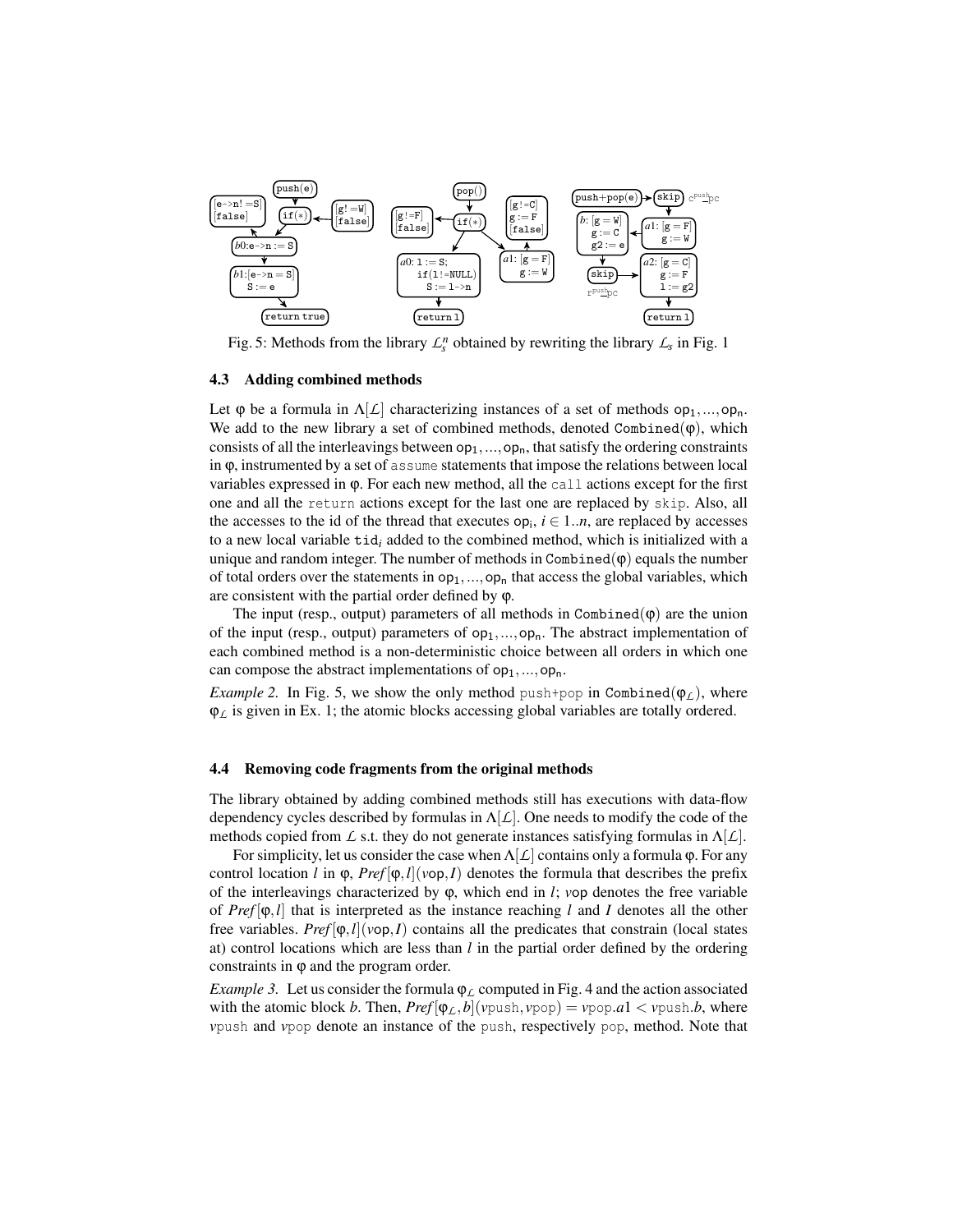

Fig. 6: (a) An execution of  $\mathcal{L}_s$ . (b) An execution that contains actions from push and pop but is not an execution of  $L_s$ . Both executions are models of  $Pref[\phi_L, b](v_{\text{push}}, v_{\text{pop}})$ (double arrows emphasize the order relation between *b* and *a*1).

*Pref*  $[\varphi_L, b](v_{\text{push}}, v_{\text{pop}})$  captures only one direction of the communication between push and pop. Also,  $Pref[\varphi_L, a2](v_{\text{push}}, v_{\text{pop}}) = \varphi_L$ .

The original methods in  $\mathcal L$  are modified by removing statements located at control locations appearing in ϕ. We remove those statements that are executed only in instances which can be generated by the combined methods. A control location *l* is removed from the CFG of the method op if the CFG contains a unique path starting in *l* and all the executions of L satisfy two invariants  $\text{Inv1}(l, \varphi)$  and  $\text{Inv2}(l, \varphi)$ , defined in the following. We begin by explaining them on our running example.

In the continuation of Ex. 2, suppose that we want to eliminate the control location *b* from push. Intuitively, the invariant  $\text{Inv1}(b, \varphi_L)$  states that, an instance of push reaches *b* iff there is an instance of pop that is ready to exchange values with the considered instance of push. Formally, in any execution, for any instance of push that reaches *b* there is a pop instance that reaches *a*1, which is expressed by the following formula:

$$
\forall v \text{push } \exists v \text{pop. v} \text{push.} b \rightarrow v \text{pop.} a1 < v \text{push.} b \tag{1}
$$

Intuitively,  $\ln 2(b, \phi_\ell)$  states that a pop exchanges values with at most one push; that is, in any execution, if there are two distinct instances of push that reach the atomic block *b*, then there are two distinct instances of pop such that each of them sends its job to a different push instance (when reaching *a*1). Formally, for any two distinct instances of push, denoted by *v*push, *vpush'*, there are two distinct instances of pop, denoted by *v*pop, *v*pop', such that *Pref* [ $φ$ *L*,*b*](*v*push, *vpop*)∧*Pref* [ $φ$ *L*,*b*](*vpush'*, *vpop'*) holds:

∀*v*push, *v*push<sup>0</sup> ∃*v*pop, *v*pop<sup>0</sup> . *v*push 6= *v*push<sup>0</sup> ∧*v*push.*b*∧*v*push<sup>0</sup> .*b*  $\left($  $\rightarrow$  $v$ pop  $\neq v$ pop $'$   $\land$   $v$ pop. $a1 < v$ push. $b$   $\land$   $v$ pop $\vec{(a1} < v$ push $'.b)$ 

Any execution that satisfies these two properties can be rewritten such that any pair of instances of push and pop as above (reaching *b* and *a*1, respectively) becomes an instance of some method push+pop. The execution in Fig.  $6(a)$  satisfies both invariants while the execution in Fig. 6(b) satisfies only the first one.

These two invariants, together with the ones describing the conditions under which  $a_2$  can be eliminated, state that one instance of push exchanges values with exactly one instance of pop. The code of push and pop in the new library is given in Fig. 5. The methods have the same names, but the atomic blocks *b* and *a*2 have been removed. Notice that, one cannot remove *a*1 because *a*1 has two successors. The algorithm has to preserve those instances where *a*3 is reached from *a*1.

A control location *l* is removed from the CFG of a method op of *L* iff its CFG contains a unique path starting in *l* and all executions of *L* satisfy the following invariants: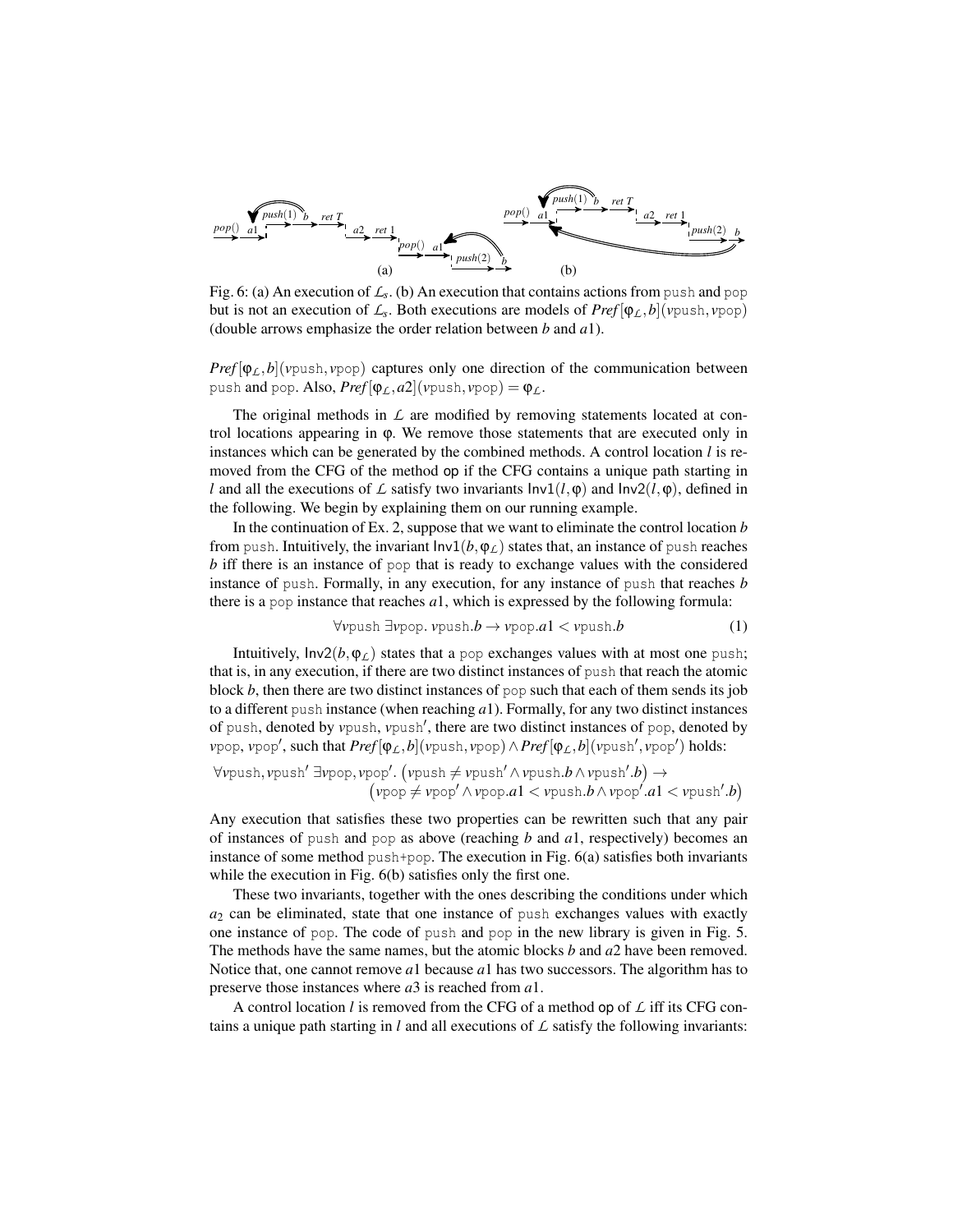**Inv1**( $l, \phi$ ): any instance of op ending in *l* is a sub-sequence of an instance of one of the combined methods generated using ϕ. Since the combined methods are defined from  $\mathcal L$  and  $\varphi$ , this invariant over the executions of  $\mathcal L$  can be expressed as follows:

$$
\forall v \in \exists I. \; v \in D. \; l \to \mathit{Pref}[\varphi, l](v \in D, I)
$$

i.e., for every instance *v*op of op there exist other method instances, denoted by *I*, such that if *v*op reaches the control location *l*, then the interleaving between *v*op and *I* is a prefix of one of the interleavings defined by  $\varphi$ ;

**Inv2**( $l$ , $\varphi$ ): in any execution, each instance of op ending in *l* is a sub-sequence of a different instance of a combined method generated using ϕ:

$$
\forall v \text{op}, v \text{op}' \ \exists I \ \exists I'. \left( \begin{smallmatrix} v \text{op} \neq v \text{op}' \ \wedge \\ v \text{op}. I \wedge v \text{op}'.I \end{smallmatrix} \right) \rightarrow \left( \begin{smallmatrix} \bigwedge_{x \in I, y \in I'} x \neq y \ \wedge \\ \text{Pref}[\varphi, I](v \text{op}, I) \wedge \text{Pref}[\varphi, I](v \text{op}', I') \end{smallmatrix} \right)
$$

To understand this invariant, suppose that it is not true and there exists a method instance that reaches *l* which is part of two distinct models of  $Pref[\varphi, l]$ . Note that it is not possible to represent these two models by two instances of a combined method (this holds because the instance that reaches *l* should be included in both).

Given a formula  $\varphi \in \Lambda[\mathcal{L}]$ , if none of the control locations *l* that appear in  $\varphi$  were removed from the code of the original methods, then all the methods in Combined $(\varphi)$ are removed from the new library.

#### 4.5 Invariant checking

The invariants are *proved automatically* using a variation of the thread modular relyguarantee analysis [10] over the concurrent system defined by the most general client of the library *L*. The rely-guarantee analysis selects a statement of an arbitrary thread and executes it to generate *environment transitions*. The latter are obtained by existentially quantifying all local variables from the relation describing the effect of the selected statement. The environment transitions are subsequently applied to discover new transitions, until a fixed-point is reached.

For each invariant, our analysis needs to show that a given block of code executes only in a certain concurrent context. To compute a precise-enough over-approximation of the concurrent system, the analysis keeps a number of explicit copies of threads, called *reference threads*. All the other threads are called *environment threads*. The local states of the environment threads are described using a set of counters, each of them associated with a predicate over the local variables of an environment thread and the reference threads. These counters keep the number of environment threads that satisfy a certain predicate (over their local/global variables). The environment transitions refer to local variables of reference threads, global variables, and counters. Abstract states and environment transitions are represented by elements of a product between the abstract domains in [4] and a finite abstract domain  $\{0, 1, +\infty\}$  describing the counters values.

The number of reference threads depends on the invariant, i.e., it is equal to the number of universally quantified variables in the invariant. The predicates are also derived from the invariant. For each invariant *inv*, we associate (1) a predicate PC=*l*, for each control location *l* such that *v*op.*l* appears in *inv* and *v*op is existentially quantified, (this predicate holds iff the thread is at *l*) and (2) a predicate *P*, for each  $v.a \rightarrow P$  an atomic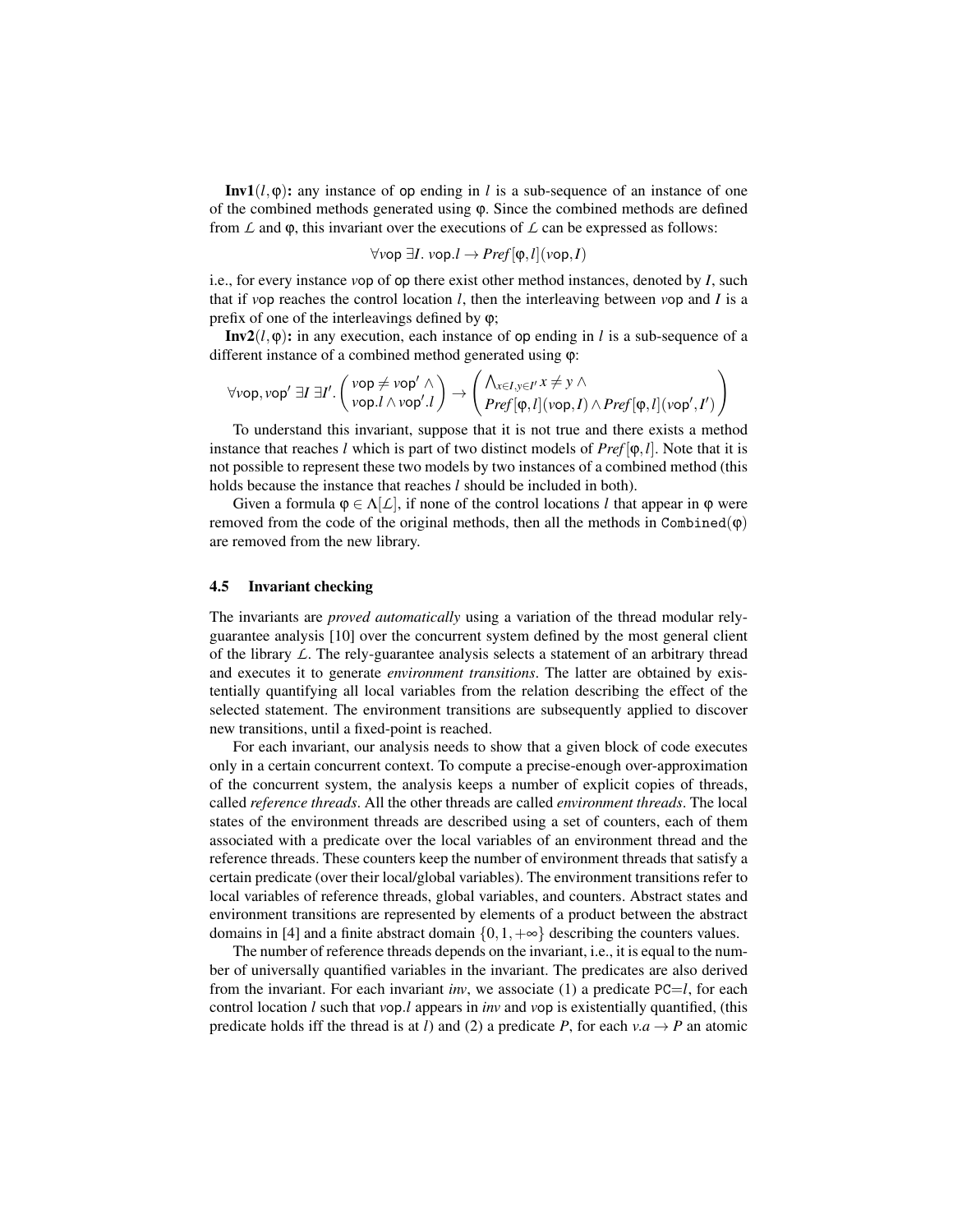

Fig. 7: (a) Abstraction of the concurrent system analyzed to prove *inv*1: *e*1 and *e*2 are the actions corresponding to pushing and popping an element in a stack, respectively; e3,e4,e5,e6 are the transitions over-approximating the elimination mechanism. (b) A part of abstract reachability graph with a reference thread executing push.

formula in *inv* such that *v* is existentially quantified (the local variables of the universal instance variables are substituted by the local variables of the reference threads).

*Example 4.* To prove  $Inv1(b, \varphi_L)$  in (1), we need to count how many threads are at the control location reached after executing *a*1. Let *c* be a counter associated with the predicate  $PC=a1$ . Fig. 7(a) presents the set of environment transitions  $Env$  computed by our rely-guarantee analysis for  $\mathcal{L}_s$  with counter *c* and one reference thread executing push (they are represented by formulas in Separation Logic containing, as usual, primed and unprimed variables). The predicate  $ls(S, NULL)$  denotes a singly linked list starting at S and ending in NULL,  $S \mapsto S'$  states that the field next of S points to the memory cell pointed to by S'; the macro  $Eq(S, S')$  is used to say that the memory region reached from S did not changed. In Fig. 7(b), we present a part of the reachability graph obtained by executing *Env* in parallel with the reference thread executing push. On this reachability graph, we check that whenever the atomic block *b* is executed by the reference thread, the value of the counter c is greater or equal to one. Since  $c = 1$ , there is exactly one thread that executed the atomic block *a*1 from pop, so  $Inv1(b, \varphi_L)$  holds.

# 5 Correctness of the rewriting algorithm

In this section, we show the relation between the linearizability of the original library and the linearizability of the library obtained by applying the rewriting algorithm.

First, we show that the library  $\mathcal{L}^n$ , obtained by applying the rewriting algorithm on the library  $\mathcal L$ , preserves the behaviors of the original library, and that the specification  $S<sup>n</sup>$  contains only sequential executions that are allowed by *S*. That is, (i) every execution *e* of *L* can be rewritten into an execution *e*<sup> $\prime$ </sup> of  $\mathcal{L}^n$  s.t. interleavings of operations from *e*, which define *sets* of data-flow dependency cycles, are transformed in  $e'$  into instances of combined methods and (ii) every  $s' \in S^n$  is the rewriting of exactly one  $s \in S$ .

Formally, an execution  $e \in [\![\mathcal{L}]\!]$  is *similar* to  $e' \in [\![\mathcal{L}^n]\!]$ , denoted by  $e \sim e'$ , iff there is a function that transforms *e* into  $e^t$  s.t. (1) there is a total function  $\pi$  between the threads of  $e'$  and sets of threads of  $e$ , (2) for each state and thread  $t$  of  $e'$ , the set of threadlocal states in  $\pi(t)$  is aggregated into one thread-local state of *t* (the thread id's of  $\pi(t)$ ) become local variables in the new state) and (3) the transformation preserves all actions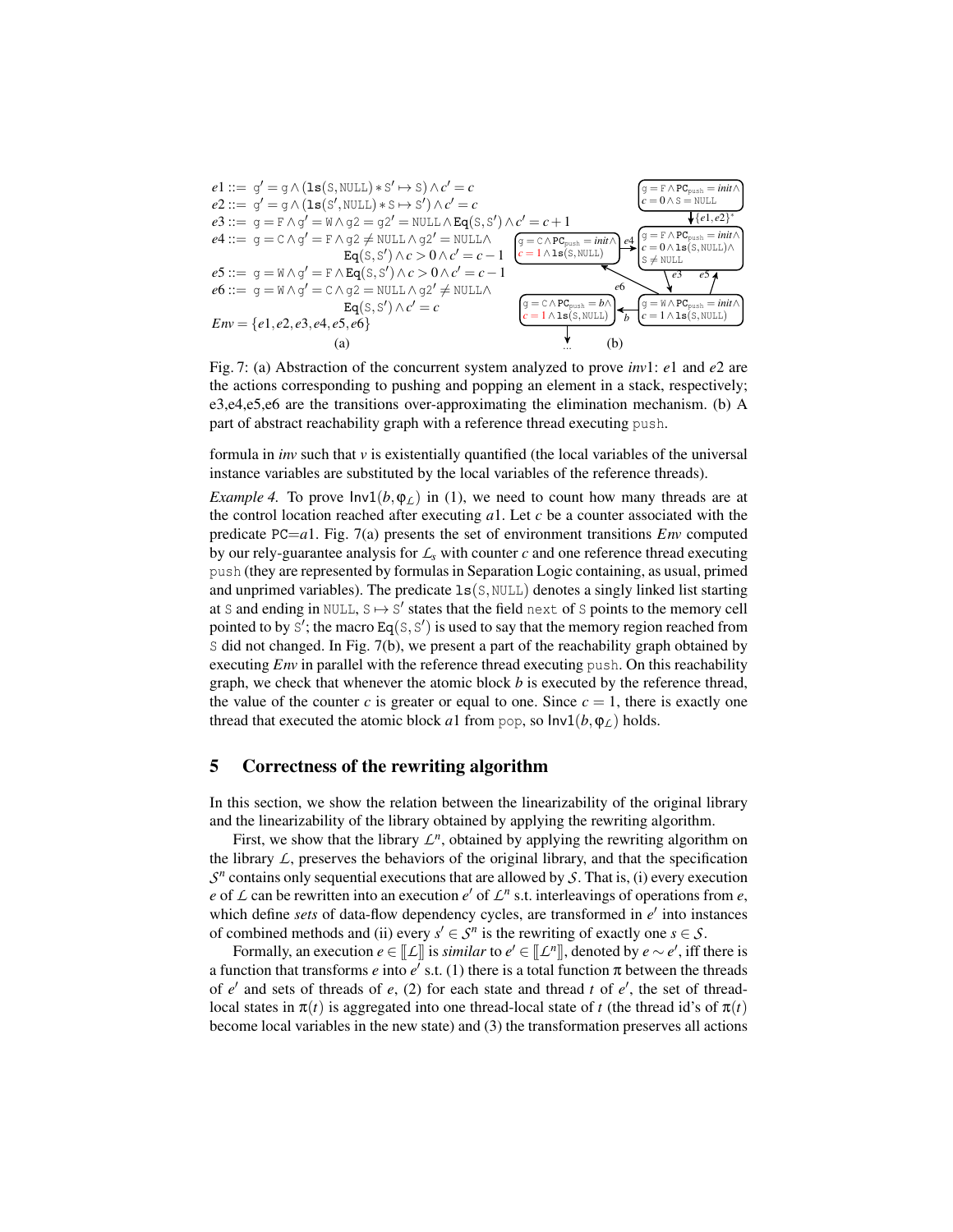of *e*, in the order they occur in *e*, except for some call and return actions, that are associated to skip actions. The first item states that for any execution *e* of the original library *L* there exists an execution *e'* of the new library  $L^n$  s.t.  $e \sim e'$ . This is denoted by  $[[\mathcal{L}]] \subseteq \_\sim [[\mathcal{L}^n$ . The second item states that, for any  $s' \in \mathcal{S}^n$ , there exists exactly one *s* ∈ *S* s.t. *s*<sup> $\sim$ </sup>  $\sim$ <sup>-1</sup> *s*, where ∼<sup>−1</sup> is the inverse of ∼. This is denoted by  $S^n \subseteq_{\sim^{-1}}^1 S$ .

*Example 5.* The execution  $e$  given in Fig. 3(a) is similar to the execution  $e'$  given in Fig. 3(b), i.e.,  $e \sim e'$ . Also, the linearization *s* in Fig. 3(a) is similar to the linearization *s*<sup>*'*</sup> in Fig. 3(b), i.e., *s'* ∼<sup>−1</sup> *s*.

**Theorem 1.** Let  $\mathcal{L}^n$  and  $\mathcal{S}^n$  be the output of the rewriting algorithm for the input library *L and its specification S. Then,*

$$
[\![\mathcal{L}]\!] \subseteq \subset \lbrack\!\lbrack \mathcal{L}^n \rbrack\!\rbrack \quad and \quad \mathcal{S}^n \subseteq \,_{\sim^{-1}}^! \mathcal{S}.
$$

Theorem 1 follows from the following lemma, which states the necessary conditions for removing statements from the CFG of a method in *L*.

Lemma 1. *Let L be a library,* ϕ *a* CL *formula, and l a control location in a method* op *of*  $\mathcal L$  *such that there is a unique path in the CFG starting from l. If Inv*<sub>1</sub> $(l, \varphi)$  *and Inv*<sub>2</sub>( $l$ , $\varphi$ ) *hold for all executions of the most general client of*  $L$ *, then any execution e*  $in$   $\llbracket L \rrbracket$  *is similar to an execution*  $e'$  *in*  $\llbracket L^n \rrbracket$  *such that all the operations from e reaching l* correspond in e' to sub-sequences of instances of methods in Combined(φ).

We introduce a stronger version of linearizability, called *R-linearizability*, and show that the *R*-linearizability of the new library  $\mathcal{L}^n$ , generated by the rewriting algorithm, w.r.t.  $S<sup>n</sup>$  implies the linearizability of the original library  $\mathcal L$  w.r.t.  $\mathcal S$ . One needs to prove the *R*-linearizability of the new library, instead of classical linearizability, because the induced rewriting on executions forgets ordering constraints between non-overlapping operations, more precisely, between pairs of operations such that at least one of them is rewritten (together with other operations) into a combined operation.

For example, let  $e'$  be the execution from Fig. 3(b) of the concurrent stack  $\mathcal{L}_s^n$  given in Fig. 5. Because the instances of  $push + pop$  and  $push$  are overlapping,  $e'$  has two correct linearizations w.r.t.  $S_s^n$ , i.e.,

 $s'_1 = push + pop(1)ret(1) push(4) ret(T)$  and  $s'_2 = push(4) ret(T) push + pop(1) ret(1)$ .

The only executions similar to  $s'_1$  and  $s'_2$  in the specification *S* (see Th. 1) are  $s_1 = push(1)ret(T)pop(\text{)}ret(1)push(4) ret(T),$   $s_2 = push(4) ret(T)push(1)ret(T)pop(\text{)}ret(1),$ respectively. We recall that the execution  $e$  in Fig. 3(a) is similar to  $e'$ . Notice that, the classical linearizability of  $e'$  is not sufficient to imply the linearizability of  $e$ , because not every linearization of  $e'$  leads to a linearization of  $e$ . For example,  $s_2$ , which is similar to  $s_2$  is not a correct linearization of *e* because the two operations of push in *e* are non-overlapping and the order between them is not respected by *s*2.

To overcome this problem, the rewriting distinguishes for each combined method op two control locations:  $c^{\circ p}$  pc is the skip statement replacing the last call action and r<sup>op</sup>pc is the skip statement replacing the first return action in the interleaving represented by op (Fig. 5 distinguishes the control locations  $c^{\circ p}$  pc and  $r^{\circ p}$  pc for the method push + pop). For the methods inherited from the original library,  $c^{\circ p}$  pc and r<sup>op</sup> pc are the locations of their call and return actions. Then, instead of showing the linearizability of  $L^n$  w.r.t.  $S^n$ , we show that for any execution  $e'$  in  $[[L^n]]$  there exists a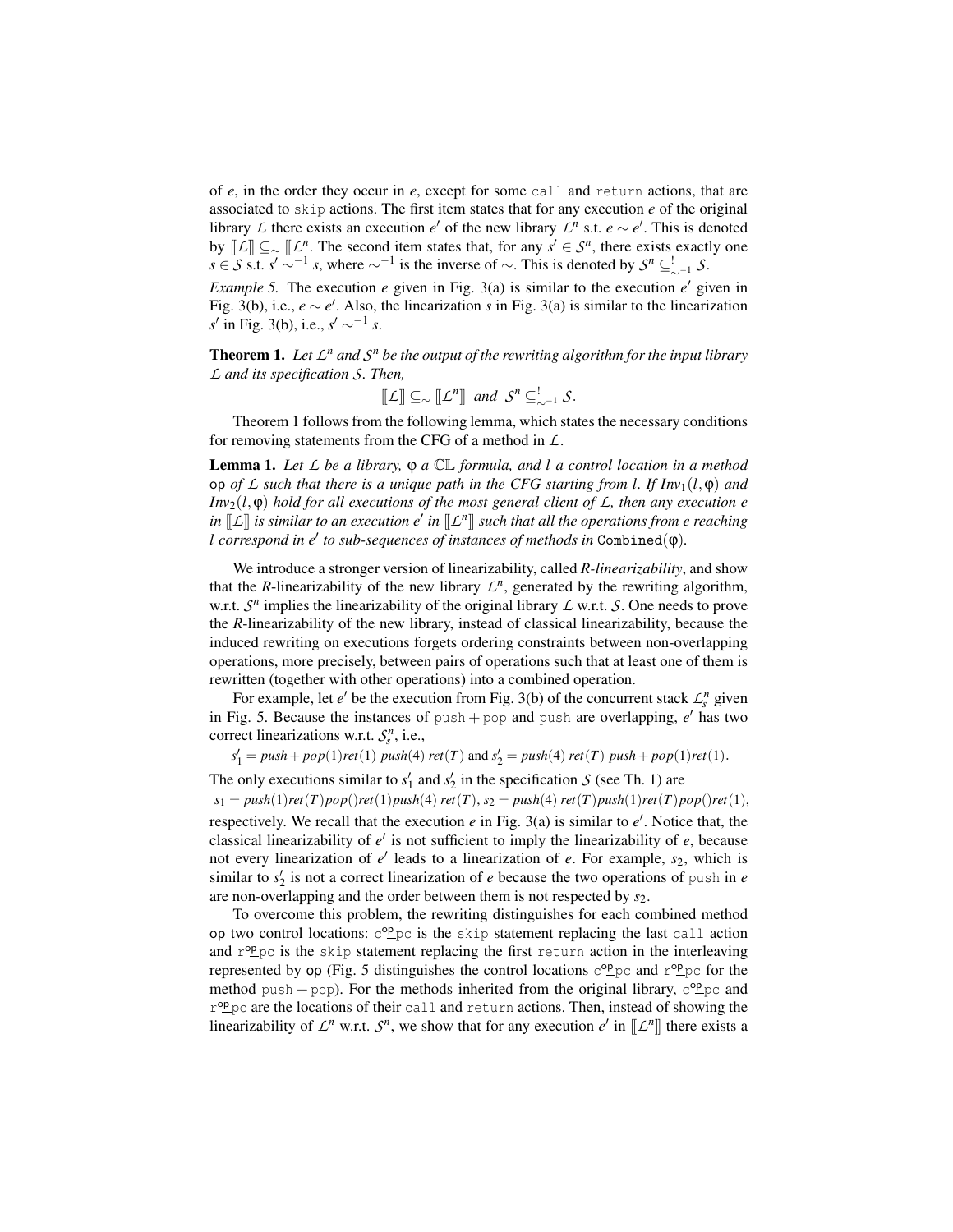sequential execution  $s'$  in  $S<sup>n</sup>$  s.t. 1) for each operation in  $e'$  there is an operation in  $s'$  with the same interface and  $(2)$  s' preserves the order between non overlapping sequences of actions of the same method starting at  $c^{\circ p}$  pc and ending at  $r^{\circ p}$  pc.

Formally, let  $\mathcal L$  be a library and Rcp a mapping that associates to each method op of L two distinguished statements which are not on a loop, denoted  $c^{\rm op}$  pc and  $r^{\rm op}$  pc. An execution *e* of *L* is *R-linearizable w.r.t. S and* Rcp iff *e* is linearizable w.r.t *S* and for each invocation *op* of op in *e*, one can choose a linearization point located between the execution of the actions associated with  $c^{op}$  pc and  $r^{op}$  pc. The sequential execution in *S* corresponding to this sequence of linearization points is called the *R-linearization* of *e*. When Rcp contains only the call and return actions of each method, *R*-linearizability coincides with the classical definition of linearizability. The rewriting algorithm identifies a mapping Rcp for the new library such that for any execution *e* of  $\mathcal{L}$ , if the execution *e'* in  $[[L^n]]$  to which it is similar, i.e.,  $e \sim e'$ , is *R*-linearizable, i.e. there exists  $s'$  an *R*-linearization of *e*<sup>'</sup>, then any  $s \in S$  such that  $s \sim s'$  is a correct linearization of *e*.

For example, the *R*-linearization of the execution  $e'$  in Fig. 3(b) w.r.t. the mapping Rcp defined as above is  $s'_1$ . Thus,  $s_1$  is a linearization of the execution *e* in Fig. 3(a).

**Theorem 2.** Let  $\mathcal{L}^n$  and  $\mathcal{S}^n$  be the library, resp. the specification, obtained by rewriting *a library L and its specification S. The R-linearizability of L <sup>n</sup> w.r.t. S <sup>n</sup> and the mapping* Rcp *defined by the rewriting algorithm implies the linearizability of*  $\mathcal{L}$  *w.r.t.*  $\mathcal{S}$ *.* 

## 6 Experimental results

The crucial steps of the rewriting, generating the set of formulas  $\Lambda[\mathcal{L}]$  representing dependency cycles and checking the invariants in Sec. 4.4, are implemented into a prototype tool, which is based on the abstract domain in [1]. Table 1 presents a summary of the obtained results <sup>3</sup>. For each of the considered libraries,  $\#op_L$ , resp.  $\#op_{L^n}$ , is the number of methods in the original library, resp. the new library, #*cycles* is the number of cycles discovered by *get cycle*, #*pcycles* is the number of cycles, among the ones discovered by *get cycle*, for which the abstract concurrent analysis proved the required invariants, and #*pc* is the number of control points removed from the original methods.

The implementation of Fetch&Add allows an unbounded number of operations to have the same linearization point. We have analyzed a modified version of this implementation, that introduces a bound on the number of operations whose task can be performed by the same concurrently executing operation. Similarly, the implementations based on "flat combining" [8] are tractable by our method if we bound the number of threads that make public the signature of their updates in a given time interval. This restriction is natural when implementing concurrent objects in a real programing language because otherwise, the library has runs without progress on the data structure.

All the libraries we obtained after the rewriting are *R*-linearizable. Furthermore, all their methods have *internal linearization points* (e.g., the action associated with *b* is the linearization point of push + pop in Fig. 5), which allows us to prove their *R*-linearizability using existing techniques, e.g., [3, 17]. The only exception is Queue Elimination [12] which is not *R*-linearizable. However, the library obtained by rewriting Queue Elimination is linearizable and this implies the linearizability of the original library because of some closure properties of the queue specification.

<sup>3</sup> More details are available at http://pub.ist.ac.at/˜cezarad/lin2lin.html